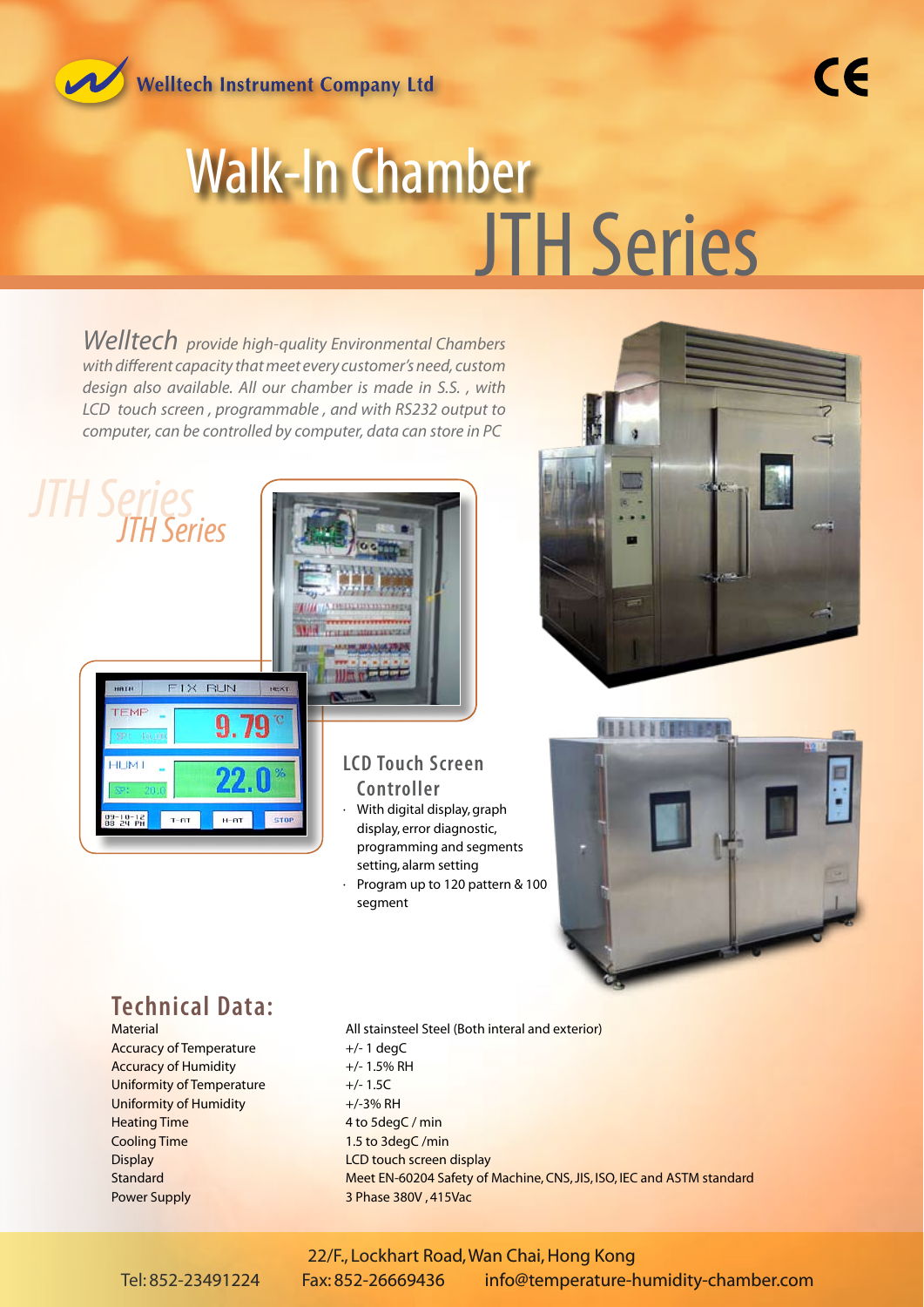### **Key Features:**

- Simple Operation
- PLC Microprocessor , PID Control of Temperature and **Humidity**
- LCD Touch Screen , Both Temperature and Humidity are Programmable
- Digital Humidity Probe
- With RS232 Output to Computer
- 304 Stainless Steel (both interior and exterior), CFC-free polyurethane + fiberglass, with 100mm thickness
- With Viewing Window & Interior Light
- With Cable Port
- Cartridge Type Water Tank
- Adjustable Shelf
- Safety Thermostat Control, MCCB Circuit Protection, Phase Protection, and Compressor Overload Protection
- Meet EN-60204 Safety of Machine, CNS, JIS, ISO, IEC and ASTM standard.
- With CE Certificate



#### **Digital Humidity Probe**

- Replace the tradition dry and welt bulb
- · Working temperature range: -80 to 200C
- Accuracy: +/-1.5%RH



#### **Water Re-fill System** · Once the water is not enough, the

water will goes into the water tank automatically



**Cable Port** • O.D. 40mm or 80mm



#### **USB Storage**

- Replace the chart recorder
- Date stored directly in the flash card
- Time interval (1s to 60mins selectable)



**Cascade Compressors Design**



**RS232 Interface**

- Comes with software
- Chamber can be controlled by PC
- Data can be stored in PC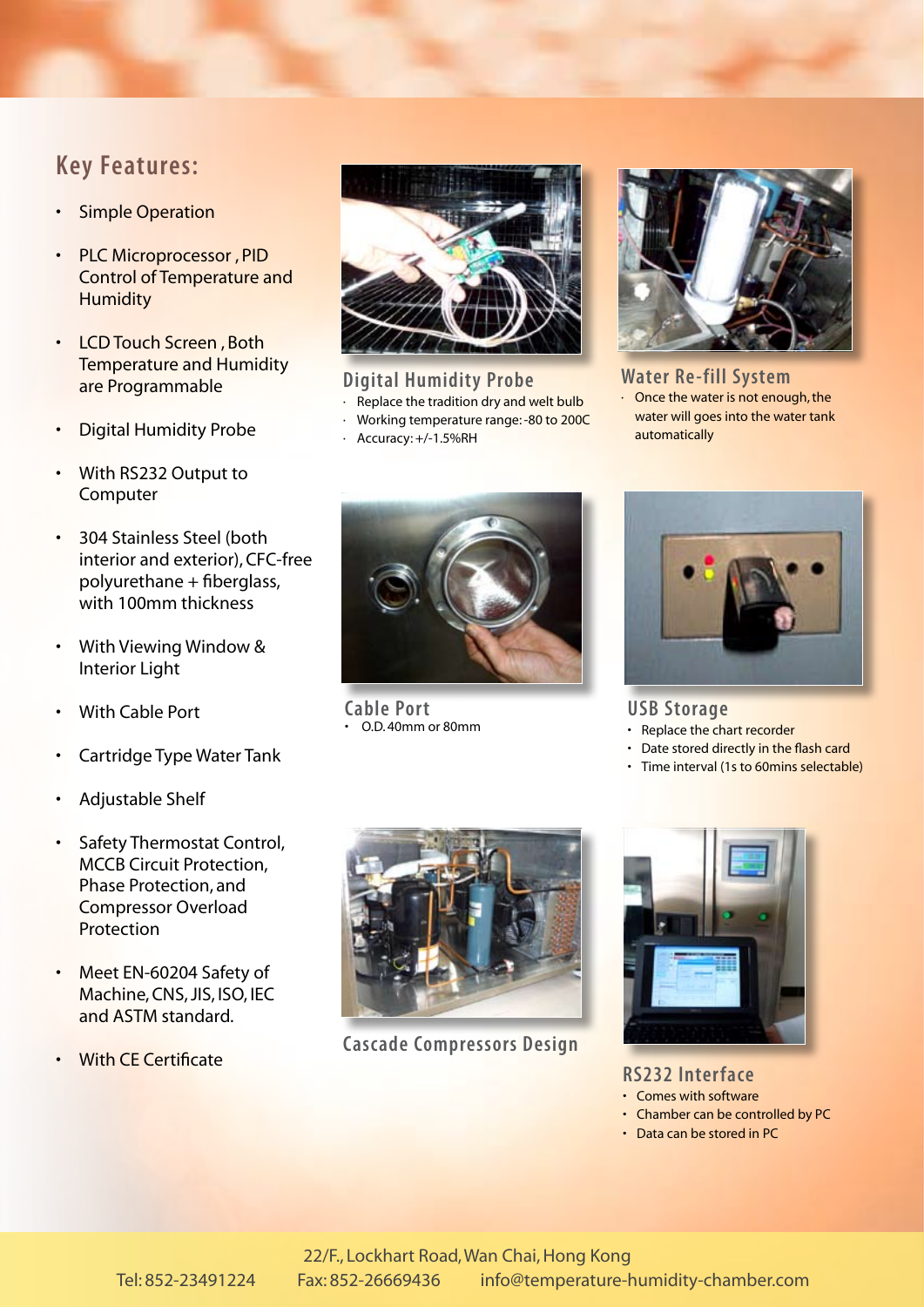## **JTH1500- series**

| Model                                         | JTH1500                                          | JTH1500J        | <b>JTH1500R</b> | JTH1500Z        |
|-----------------------------------------------|--------------------------------------------------|-----------------|-----------------|-----------------|
| Capacity                                      | 1500L                                            |                 |                 |                 |
| <b>Temperature Range</b>                      | 0 to 150 degC                                    | -20 to 150 degC | -40 to 150 degC | -70 to 150 degC |
| <b>Humidity Range</b>                         | 20% to 98% RH                                    |                 |                 |                 |
| <b>Temperature Stability</b>                  | $+/-1$ degC                                      |                 |                 |                 |
| <b>Humidity Stability</b>                     | $+/-2%RH$                                        |                 |                 |                 |
| <b>Temperature Uniformity</b>                 | $+/-2$ degC                                      |                 |                 |                 |
| <b>Humidity Uniformity</b>                    | $+/-3%RH$                                        |                 |                 |                 |
| <b>Internal Dimension</b><br>(HxWxD or DxWxH) | 150x100x100cm                                    |                 |                 |                 |
| Material                                      | 304S.S.                                          |                 |                 |                 |
| Protection                                    | with water level warning system                  |                 |                 |                 |
| Function                                      | Programmable control of temperature and humidity |                 |                 |                 |
| Power Supply                                  | 3 phase 380V (or 400V or 415V)                   |                 |                 |                 |

## **JTH2000- series**

| Model                                         | JTH2000                                          | JTH2000J        | <b>JTH2000R</b> | JTH2000Z        |
|-----------------------------------------------|--------------------------------------------------|-----------------|-----------------|-----------------|
| Capacity                                      | 2000L                                            |                 |                 |                 |
| Temperature Range                             | 0 to 150 degC                                    | -20 to 150 degC | -40 to 150 degC | -70 to 150 degC |
| <b>Humidity Range</b>                         | 20% to 98% RH                                    |                 |                 |                 |
| <b>Temperature Stability</b>                  | $+/-1$ degC                                      |                 |                 |                 |
| <b>Humidity Stability</b>                     | $+/-2%RH$                                        |                 |                 |                 |
| <b>Temperature Uniformity</b>                 | $+/-2$ degC                                      |                 |                 |                 |
| <b>Humidity Uniformity</b>                    | $+/-3%RH$                                        |                 |                 |                 |
| <b>Internal Dimension</b><br>(HxWxD or DxWxH) | 150x100x100cm                                    |                 |                 |                 |
| Material                                      | 304S.S.                                          |                 |                 |                 |
| Protection                                    | with water level warning system                  |                 |                 |                 |
| <b>Function</b>                               | Programmable control of temperature and humidity |                 |                 |                 |
| Power Supply                                  | 3 phase 380V (or 400V or 415V)                   |                 |                 |                 |

#### 22/F., Lockhart Road, Wan Chai, Hong Kong Tel: 852-23491224 Fax: 852-26669436 info@temperature-humidity-chamber.com